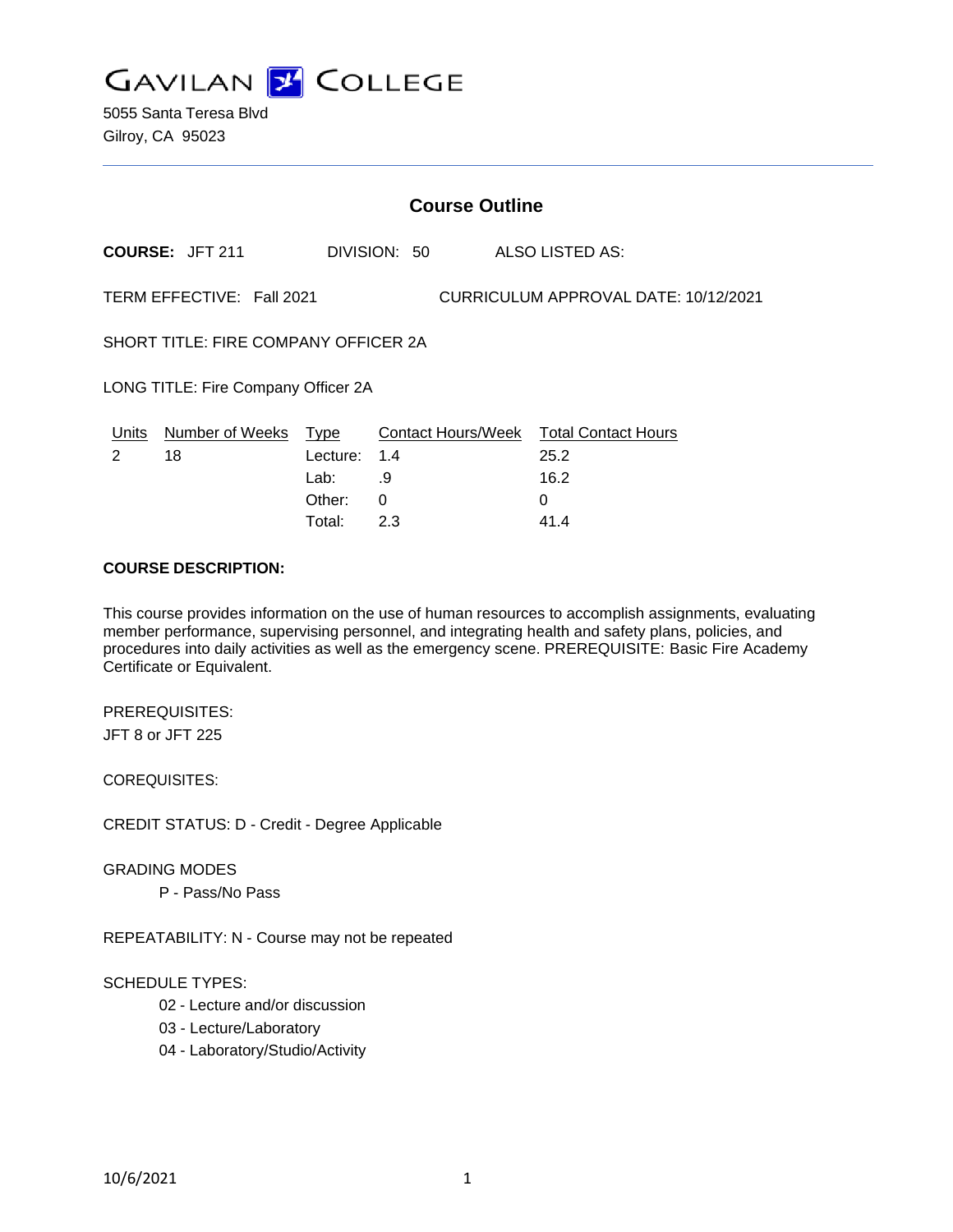## **STUDENT LEARNING OUTCOMES:**

By the end of this course, a student should:

1. Demonstrate the ability to assign tasks or responsibilities to unit members, giving complete, clear concise instructions; addressing safety considerations; and conveying the desired outcomes through classroom exercise.

2. Demonstrate the ability, through classroom scenarios, to coordinate the completion of assigned tasks and projects by members, prioritize assignments, develop a plan for the completion of each assignment, assign members to specific tasks, and supervise and hold members accountable for completing their assignments.

3. Identify safety policies and procedures and apply safety regulations at the unit level, completing required reports, conducting in-service training, and conveying member responsibilities in a scenario-based skills exam.

## **COURSE OBJECTIVES:**

1. This course provides the student information on the use of human resources to accomplish assignments, evaluating member performance, supervising personnel, and integrating health and safety plans, policies, and procedures into daily activities as well as the emergency scene.

## **CONTENT, STUDENT PERFORMANCE OBJECTIVES, OUT-OF-CLASS ASSIGNMENTS**

Curriculum Approval Date: 10/12/2021

LECTURE CONTENT:

I. Introduction (2 hours)

- A. Orientation and Administration
- 1. Facility requirements
- 2. Classroom requirements
- 3. Course syllabus
- B. Fire Officer Certification Process (1.5 hours)
- 1. Levels of Certification
- 2. Courses required for Level I and II
- 3. Other Requirements
- 4. Task Book Process
- 5. Certification Examination Process
- C. Definition of Duty
- 1. Duties of Company Officer Level I
- 2. Duties of Company Officer Level II
- 3. Duties of Wildland Fire Officer Level I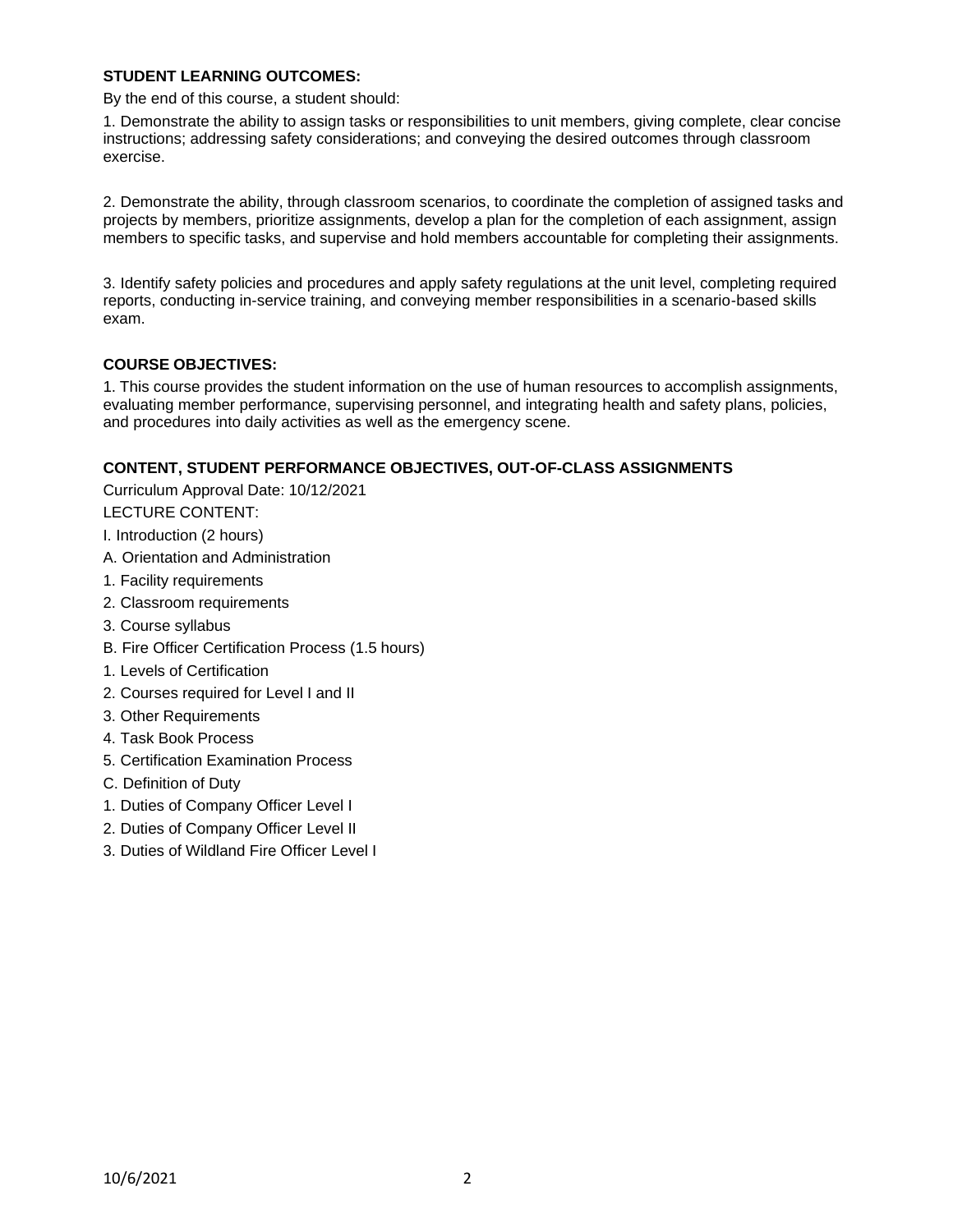- II. Human Resource Management (Lec 20 hours)
- A. Applying and Following Human Resources Policies and Procedures
- 1. Human Resources policies and procedures
- 2. Application of administrative procedures
- B. Creating a Professional Development Plan
- 1. Steps for creating a professional development plan
- 2. Professional development options
- 3. Evaluation form results
- C. Assigning Nonemergency Tasks or Responsibilities
- 1. Verbal communications
- 2. Written communications
- 3. Techniques used to make assignments under routine situations
- 4. Methods of confirming understanding
- 5. Instructions for frequently assigned unit tasks based on department policy
- D. Assigning Emergency Tasks or Responsibilities
- 1. Verbal Communications
- 2. Techniques for making assignments under stressful situations
- 3. Methods of confirming understanding

4. Condensed instruction for frequently assigned unit tasks based on training and standard operating procedures

- E. Directing Unit Members During a Training Evolution
- 1. Issue-guided directions
- F. Supervising and Coordinating the Completion of Assignments
- 1. Principles of supervision
- 2. Basic human resource management
- 3. Setting priorities
- G. Performing and Reporting Job Evaluations
- 1. Job Descriptions
- 2. Objectives and procedures of a member evaluation program
- 3. Common errors in evaluating
- 4. Planning and conducting evaluations.
- H. Recommending Action for Member-Related Problems
- 1. Signs and symptoms of member-related problems
- 2. Causes of stress in emergency services personnel
- 3. Adverse effects of stress
- 4. AHJ's member assistance policies and procedures
- 5. Implementing a course of action for a member in need of assistance
- I. Improving Member Performance
- 1. Identifying problems
- 2. Concepts of organizational behavior
- 3. Principles of group dynamics
- 4. Leadership styles
- 5. Types of power in leadership
- 6. Principles of interpersonal dynamics
- J. Impact of the California Firefighters Procedural Bill of Rights
- 1. Disciplinary process
- 2. Notification and interrogation process
- 3. Protection of basic rights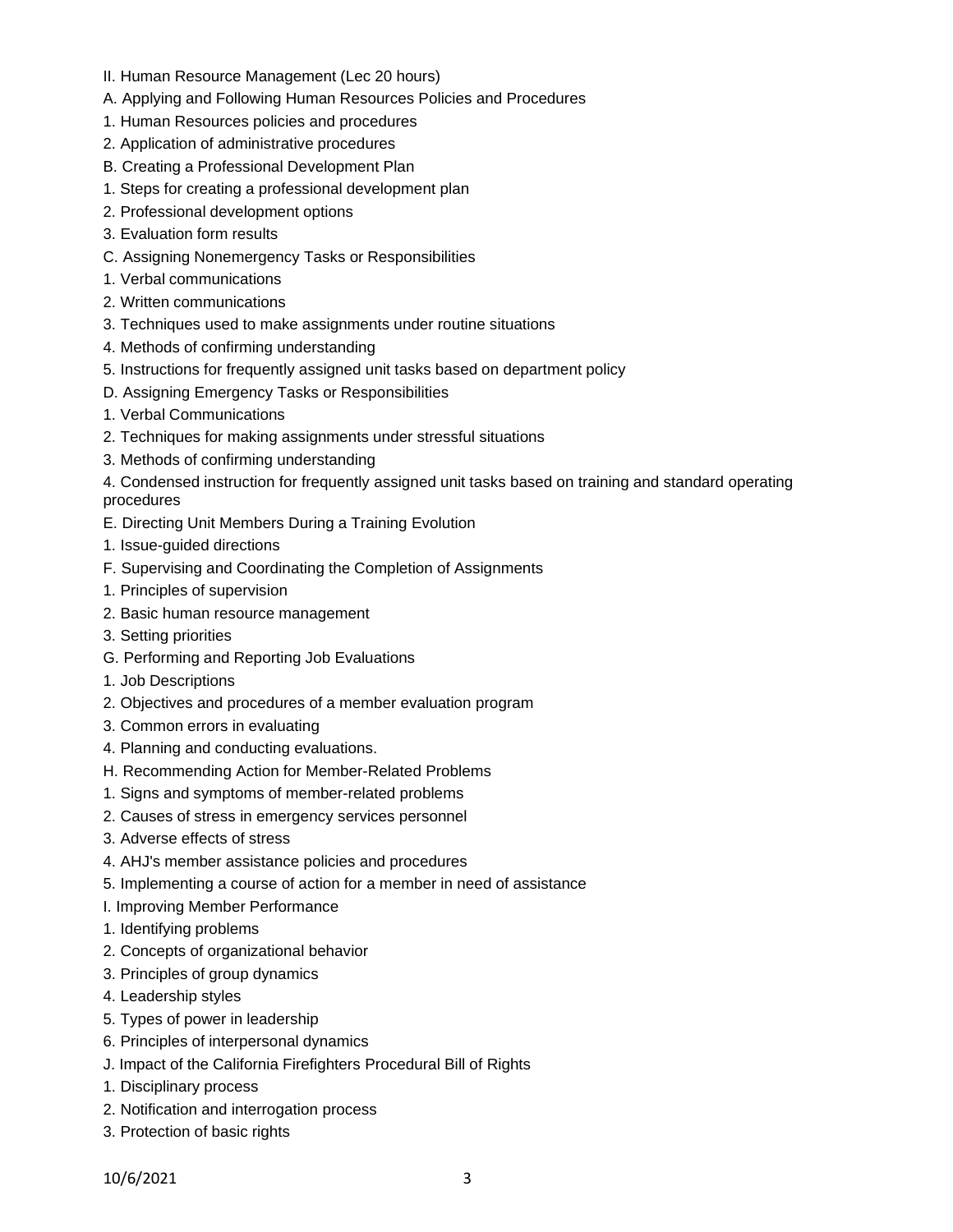- III. Health and Safety (7 hours lec)
- A. Applying Safety Regulations
- 1. Common causes of personal injury and accident to members
- 2. Safety policies and procedures
- 3. Basic workplace safety
- 4. Components of an infectious-disease control program
- B. Describing the benefits of Wellness and Fitness Programs
- 1. National death and injury statistics
- 2. Fire service safety and wellness initiatives and programs
- C. Conducting an Initial Accident Report
- 1. Procedures for conducting an accident review
- 2. Fact- finding procedures
- D. Analyzing and Reporting on Member History

1. Causes of unsafe acts, health exposures, or conditions that result in accidents, injuries, occupational illnesses, or deaths

- 2. Interpreting accidents, injuries, occupational illnesses, or death reports
- 3. HIPPA requirements

# LAB CONTENT:

- II. Human Resource Management (Lec 7 hours)
- A. Professional Development Plan Exercise
- 1. Steps for creating a professional development plan
- 2. Professional development options
- 3. Evaluation form results
- B. Assigning Emergency Tasks or Responsibilities exercise
- 1. Verbal Communications
- 2. Techniques for making assignments under stressful situations
- 3. Methods of confirming understanding
- 4. Condensed instruction for frequently assigned unit tasks based on training and standard operating procedures
- E. Directing Unit Members During a Training Evolution
- 1. Issue-guided directions
- F. Supervising and Coordinating the Completion of Assignments
- 1. Principles of supervision
- 2. Basic human resource management
- 3. Setting priorities
- G. Performing and Reporting Job Evaluations
- 1. Job Descriptions
- 2. Objectives and procedures of a member evaluation program
- 3. Common errors in evaluating
- 4. Planning and conducting evaluations.
- H. Recommending Action for Member-Related Problems
- 1. Signs and symptoms of member-related problems
- 2. Causes of stress in emergency services personnel
- 3. Adverse effects of stress
- 4. AHJ's member assistance policies and procedures
- 5. Implementing a course of action for a member in need of assistance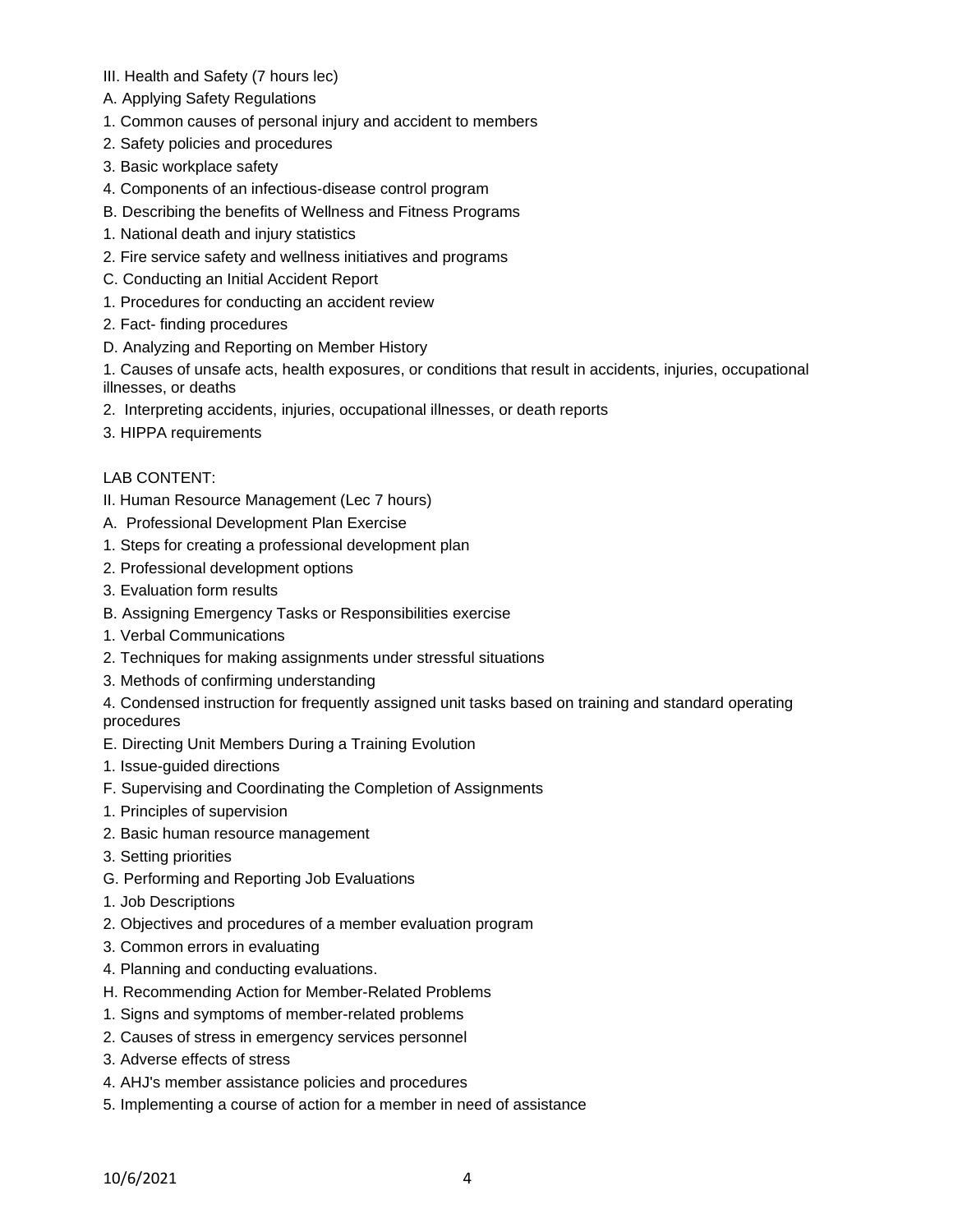- I. Improving Member Performance exercise
- 1. Identifying problems
- 2. Concepts of organizational behavior
- 3. Principles of group dynamics
- 4. Leadership styles
- 5. Types of power in leadership
- 6. Principles of interpersonal dynamics
- III. Health and Safety (7 hours lab)
- A. Describing the benefits of Wellness and Fitness Programs
- B. Conducting an Initial Accident Report
- 1. Procedures for conducting an accident review
- 2. Fact- finding procedures
- D. Analyzing and Reporting on Member History
- 1. Causes of unsafe acts, health exposures, or conditions that result in accidents, injuries, occupational illnesses, or deaths
- 2. Interpreting accidents, injuries, occupational illnesses, or death reports

# **METHODS OF INSTRUCTION:**

Skills Demonstration, Lecture, Scenario Training, Discussion

# **OUT OF CLASS ASSIGNMENTS:**

Required Outside Hours 50 Assignment Description Reading assignments from textbook Reviewing the signs and symptoms of member related problems such as substance abuse or acute and chronic pain. Review the communications model or cycle for use in classroom activity regarding a nonemergency event. **METHODS OF EVALUATION:**

Problem-solving assignments Evaluation Percent 20 Evaluation Description Percent range of total grade: 20 % to 30 % Exams Other: Skills Exam Skill demonstrations Evaluation Percent 50 Evaluation Description Percent range of total grade: 50 % to 90 % Class Performance/s Performance Exams Objective examinations Evaluation Percent 30 Evaluation Description Percent range of total grade: 30 % to 50 % Other: Skills Demonstration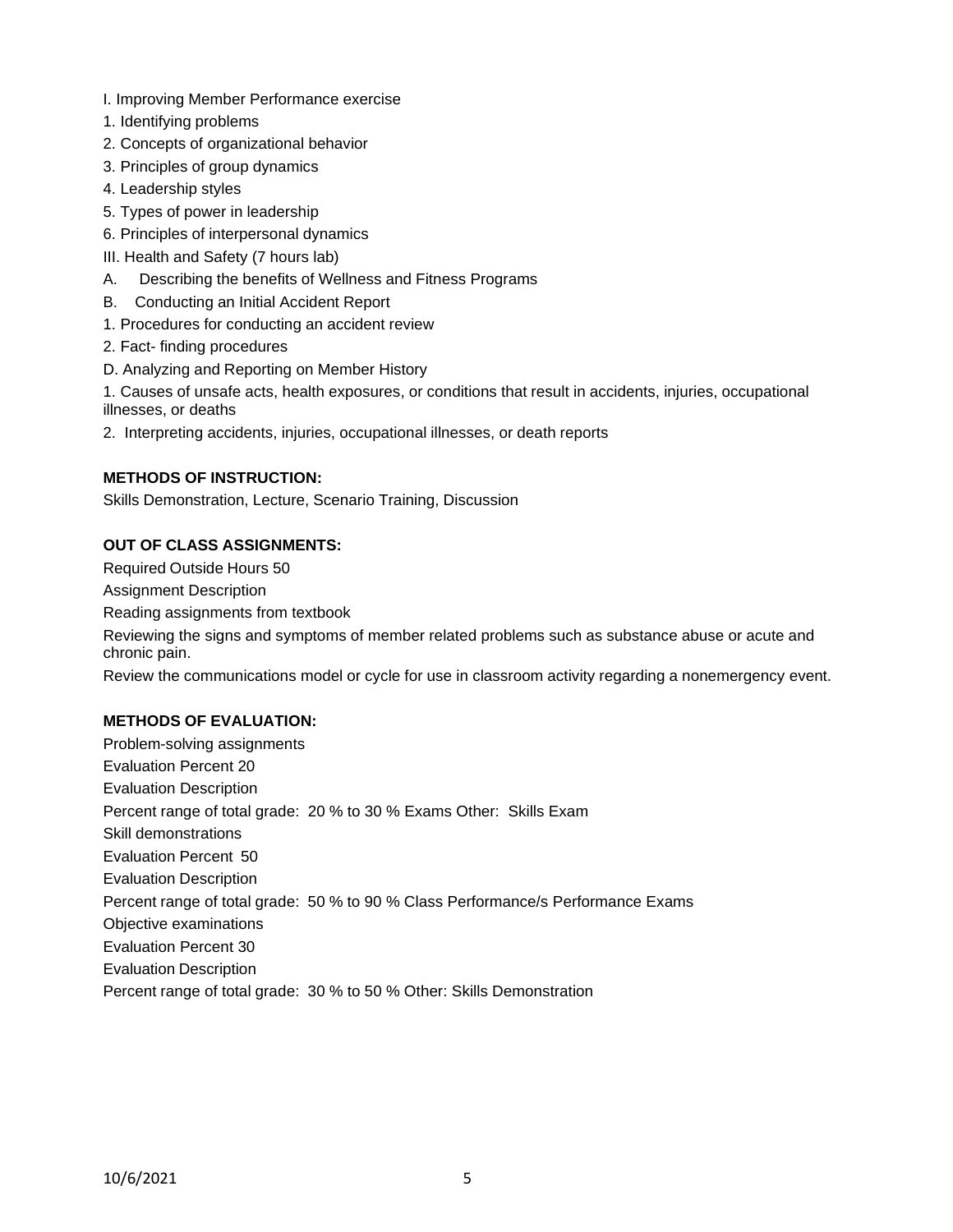## **REPRESENTATIVE TEXTBOOKS:**

Pocket Guide to the Firefighters Procedural Bill of Rights Act, Second Edition, California Public Employee Relations, 2012 or other appropriate college level text., J Scott Tiedemann , CPER , 2019.12 Grade

Fire and Emergency Services Company Officer, 6th edition, International Fire Service Training Association , IFSTA, 2019.

ISBN: 978-0879396503 2 Grade Verified by: Doug Achterman

Fire and Emergency Services Company Officer student manual, International Fire Service Training Association , IFSTA, .

## **Recommended other Textbooks:**

International Fire Service Training Association, 2007, ISBN: 0879392819

Fire Officer: Principles and Practice, second edition, Jones and Bartlett, 2010, ISBN: 9781449600621

Optionally, the following textbooks for reference purposes: Human Resource Management for the Fire Service, first edition, Jones and Bartlett, 2013, ISBN: 9780763749385

Fire and Emergency Services Administration: Management and Leadership Practices, second edition, Smeby, Jones and Bartlett, 2014, ISBN: 9781449605834

Text Other: Optionally, Fire Officer: Principles and Practice, Student Workbook, second edition, Jones and Bartlett, 2011, ISBN: 9780763783679